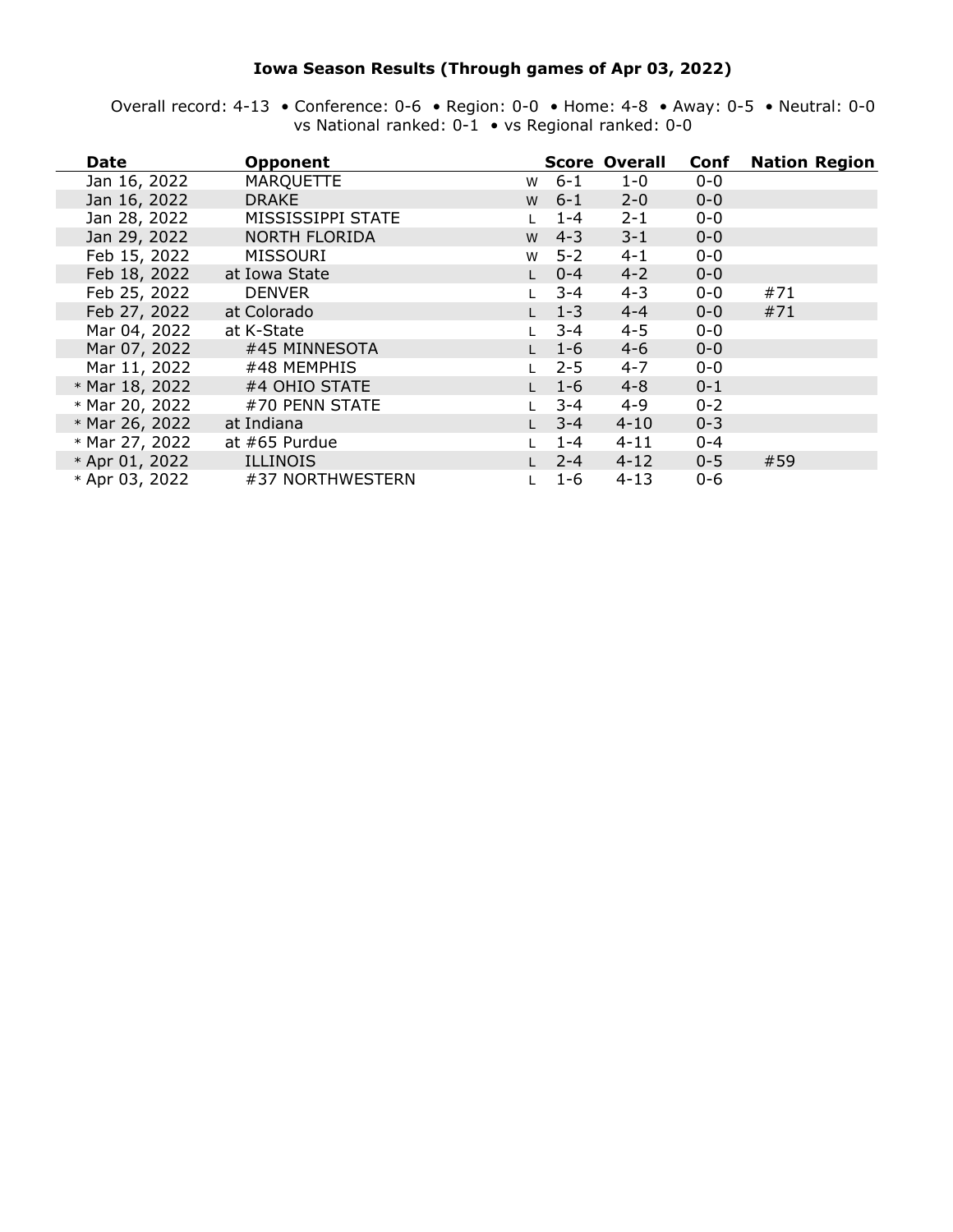#### **Iowa Season Statistics (Through games of Apr 03, 2022)**

Overall record: 4-13 • Conference: 0-6 • Region: 0-0 • Home: 4-8 • Away: 0-5 • Neutral: 0-0 vs National ranked: 0-1 • vs Regional ranked: 0-0

|                  |           |           |         |           |               |                 |         |          |         |         | <b>VS</b> | ranke            |                | Last    |
|------------------|-----------|-----------|---------|-----------|---------------|-----------------|---------|----------|---------|---------|-----------|------------------|----------------|---------|
| <b>SINGLES</b>   | Overall   | Dual      | Tour    | Conf      |               | 2               | 3       | 4        | 5       | -6      |           | Nat'l Reg'l Strk |                | 10      |
| Michelle Bacalla | $3 - 13$  | $3 - 13$  | $0 - 0$ | $0 - 6$   | $\frac{1}{2}$ | $0 - 3$         | 3-7     | $0 - 1$  | $0 - 1$ | $0 - 1$ | $0 - 1$   | $0 - 0$          | L8             | $1 - 9$ |
| Samantha Gillas  | $5 - 10$  | $5 - 10$  | $0 - 0$ | $1 - 5$   |               |                 | $---$   | $0 - 4$  | $3 - 5$ | $2 - 1$ | $0 - 0$   | $0 - 0$          | L4             | $2 - 8$ |
| Samantha Mannix  | $6 - 9$   | $6 - 9$   | $0 - 0$ | $2 - 3$   | 1-1           | $2 - 6$         | $3 - 2$ | $- - -$  |         |         | 1-1       | $0 - 0$          | L1             | $3 - 6$ |
| Vipasha Mehra    | $8 - 7$   | $8 - 7$   | $0 - 0$ | $4 - 1$   |               |                 | $---$   | $3 - 4$  | $2 - 1$ | $3 - 2$ | $0 - 0$   | $0 - 0$          | W4             | $4 - 4$ |
| Barbora Pokorna  | $9 - 4$   | $9 - 4$   | $0 - 0$ | $3 - 2$   | $- - -$       | $1 - 1$         | $---$   | $3 - 1$  | $2 - 0$ | $3 - 2$ | $0 - 0$   | $0 - 0$          | L1             | $6 - 3$ |
| Marisa Schmidt   | $7-9$     | $7-9$     | $0 - 0$ | $1 - 5$   | $5-9$         | $2 - 0$         |         |          |         |         | $1 - 3$   | $0 - 0$          | L <sub>3</sub> | $3 - 7$ |
| <b>Totals</b>    | $39 - 52$ | $39 - 52$ | $0 - 0$ | $11 - 22$ |               | $6 - 10$ 5 - 10 | 6-9     | 6-10     | 7-7     | 9-6     |           | $2 - 5$ 0-0      |                |         |
| Percentage       | .429      | .429      | .000    | .333      | .375          | .333            | .400    | .375.500 |         | .600    |           | .286 .000        |                |         |

|                                  |           |           |         |          |          |          |         | <b>VS</b> | ranke            |                | Last    |
|----------------------------------|-----------|-----------|---------|----------|----------|----------|---------|-----------|------------------|----------------|---------|
| <b>DOUBLES TEAMS</b>             | Overall   | Dual      | Tour    | Conf     |          |          | з       |           | Nat'l Reg'l Strk |                | 10      |
| Samantha Mannix/Vipasha Mehra    | $5 - 7$   | $5 - 7$   | $0 - 0$ | $0 - 3$  | 1-5      | $4 - 2$  | $---$   | $0 - 1$   | $0 - 0$          | L5             | $3 - 7$ |
| Samantha Gillas/Marisa Schmidt   | $4 - 8$   | $4 - 8$   | $0 - 0$ | $1 - 3$  | $1 - 6$  | $3 - 2$  | $---$   | $0 - 0$   | $0 - 0$          | L <sub>3</sub> | $2 - 8$ |
| Michelle Bacalla/Barbora Pokorna | $5 - 4$   | $5 - 4$   | $0 - 0$ | $1 - 1$  | $---$    | $0 - 1$  | $5 - 3$ | $0 - 0$   | $0 - 0$          | W1             | $5 - 4$ |
| Vipasha Mehra/Marisa Schmidt     | $0 - 2$   | $0 - 2$   | $0 - 0$ | $0 - 1$  | $0 - 1$  | ---      | $0 - 1$ | $0 - 0$   | $0 - 0$          | L <sub>2</sub> | $0 - 2$ |
| Samantha Gillas/Samantha Mannix  | $0 - 1$   | $0 - 1$   | $0 - 0$ | $0 - 0$  |          |          | $0 - 1$ | $0 - 0$   | $0 - 0$          | l 1            | $0 - 1$ |
| Michelle Bacalla/Samantha Gillas | $0 - 3$   | $0 - 3$   | $0 - 0$ | $0 - 2$  | $0 - 1$  | $0 - 2$  | $---$   | $0 - 0$   | $0 - 0$          | L <sub>3</sub> | $0 - 3$ |
| Barbora Pokorna/Marisa Schmidt   | $0 - 1$   | $0 - 1$   | $0 - 0$ | $0 - 0$  |          | $---$    | $0 - 1$ | $0 - 0$   | $0 - 0$          | l 1            | $0 - 1$ |
| Samantha Mannix/Barbora Pokorna  | $1 - 1$   | $1 - 1$   | $0 - 0$ | $1 - 1$  | $---$    | $1 - 1$  | $---$   | $0 - 0$   | $0 - 0$          | $\overline{1}$ | $1 - 1$ |
| Michelle Bacalla/Vipasha Mehra   | $0 - 1$   | $0 - 1$   | $0 - 0$ | $0 - 1$  |          |          | $0 - 1$ | $0-0$     | $0 - 0$          | l 1            | $0 - 1$ |
| Totals                           | $15 - 28$ | $15 - 28$ | $0 - 0$ | $3 - 12$ | $2 - 13$ | 8-8      | $5 - 7$ | $0 - 1$   | ი-ი              |                |         |
| Percentage                       | .349      | .349      | .000    | .200     |          | .133.500 | .417    | .000      | .000             |                |         |

| Date             | <b>Opponent</b>   |   |         | Score Overall | Conf    | Nat'l | Reg'l |
|------------------|-------------------|---|---------|---------------|---------|-------|-------|
| Jan 16, 2022     | <b>MARQUETTE</b>  | W | $6 - 1$ | $1-0$         | $0 - 0$ |       |       |
| Jan 16, 2022     | <b>DRAKE</b>      | W | $6 - 1$ | $2 - 0$       | $0 - 0$ |       |       |
| Jan 28, 2022     | MISSISSIPPI STATE |   | $1 - 4$ | $2 - 1$       | $0 - 0$ |       |       |
| Jan 29, 2022     | NORTH FLORIDA     | W | $4 - 3$ | $3 - 1$       | $0 - 0$ |       |       |
| Feb 15, 2022     | MISSOURI          | W | $5 - 2$ | $4 - 1$       | $0 - 0$ |       |       |
| Feb 18, 2022     | at Iowa State     |   | $0 - 4$ | $4 - 2$       | $0 - 0$ |       |       |
| Feb 25, 2022     | <b>DENVER</b>     |   | $3 - 4$ | $4 - 3$       | $0 - 0$ | #71   |       |
| Feb 27, 2022     | at Colorado       |   | $1 - 3$ | $4 - 4$       | $0 - 0$ | #71   |       |
| Mar 04, 2022     | at K-State        |   | $3 - 4$ | 4-5           | $0 - 0$ |       |       |
| Mar 07, 2022     | #45 MINNESOTA     |   | $1 - 6$ | $4 - 6$       | $0 - 0$ |       |       |
| Mar 11, 2022     | #48 MEMPHIS       |   | $2 - 5$ | $4 - 7$       | $0 - 0$ |       |       |
| * Mar 18, 2022   | #4 OHIO STATE     |   | $1 - 6$ | $4 - 8$       | $0 - 1$ |       |       |
| * Mar 20, 2022   | #70 PENN STATE    |   | $3 - 4$ | $4 - 9$       | $0 - 2$ |       |       |
| * Mar 26, 2022   | at Indiana        |   | $3 - 4$ | $4 - 10$      | $0 - 3$ |       |       |
| * Mar 27, 2022   | at #65 Purdue     |   | $1 - 4$ | $4 - 11$      | $0 - 4$ |       |       |
| $*$ Apr 01, 2022 | <b>ILLINOIS</b>   |   | $2 - 4$ | $4 - 12$      | $0 - 5$ | #59   |       |
| * Apr 03, 2022   | #37 NORTHWESTERN  |   | $1 - 6$ | $4 - 13$      | $0 - 6$ |       |       |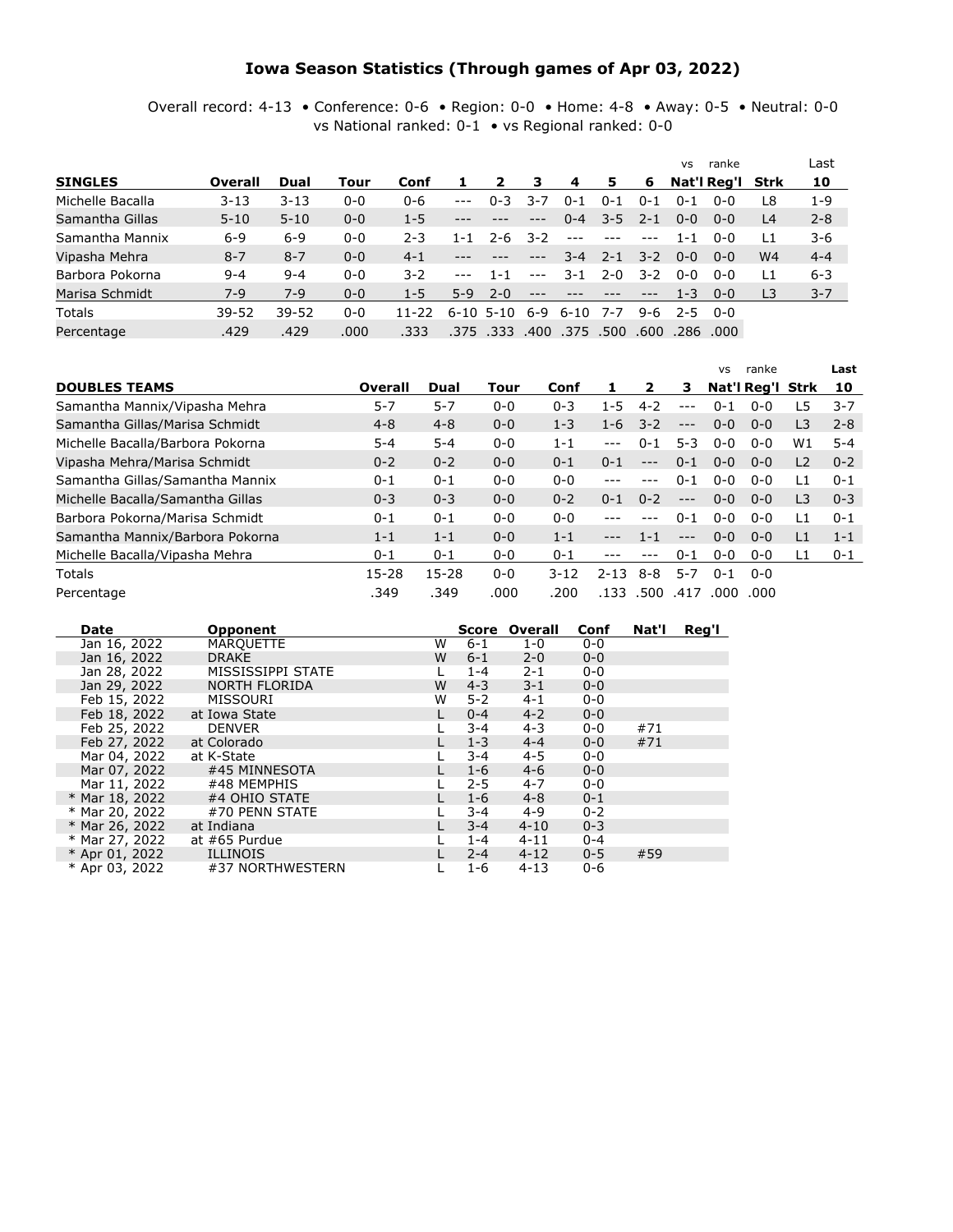# **Iowa Season Statistics (Through games of Apr 03, 2022)**

| <b>DOUBLES</b>   | Overall   | Dual      | Tour    | Conf     | 1        | 2       | 3       | <b>VS</b><br>Nat'l | ranked<br>Reg'l |
|------------------|-----------|-----------|---------|----------|----------|---------|---------|--------------------|-----------------|
| Marisa Schmidt   | $4 - 11$  | $4 - 11$  | $0 - 0$ | $1 - 4$  | $1 - 7$  | $3 - 2$ | $0 - 2$ | $0 - 0$            | $0 - 0$         |
| Samantha Gillas  | $4 - 12$  | $4 - 12$  | $0 - 0$ | $1 - 5$  | $1 - 7$  | $3 - 4$ | $0 - 1$ | $0 - 0$            | $0 - 0$         |
| Vipasha Mehra    | $5 - 10$  | $5 - 10$  | $0 - 0$ | $0 - 5$  | $1 - 6$  | $4 - 2$ | $0 - 2$ | $0 - 1$            | $0 - 0$         |
| Samantha Mannix  | $6 - 9$   | $6 - 9$   | $0 - 0$ | $1 - 4$  | $1 - 5$  | $5-3$   | $0 - 1$ | $0 - 1$            | $0 - 0$         |
| Barbora Pokorna  | 6-6       | 6-6       | $0 - 0$ | $2 - 2$  | $---$    | $1 - 2$ | $5 - 4$ | $0 - 0$            | $0 - 0$         |
| Michelle Bacalla | $5 - 8$   | $5 - 8$   | $0 - 0$ | $1 - 4$  | $0 - 1$  | $0 - 3$ | $5 - 4$ | $0 - 0$            | $0 - 0$         |
|                  | $15 - 28$ | $15 - 28$ | $0 - 0$ | $3 - 12$ | $2 - 13$ | $8 - 8$ | $5 - 7$ | $0 - 1$            | $0 - 0$         |
| Percentage       | .349      | .349      | .000    | .200     | .133     | .500    | .417    | .000               | .000            |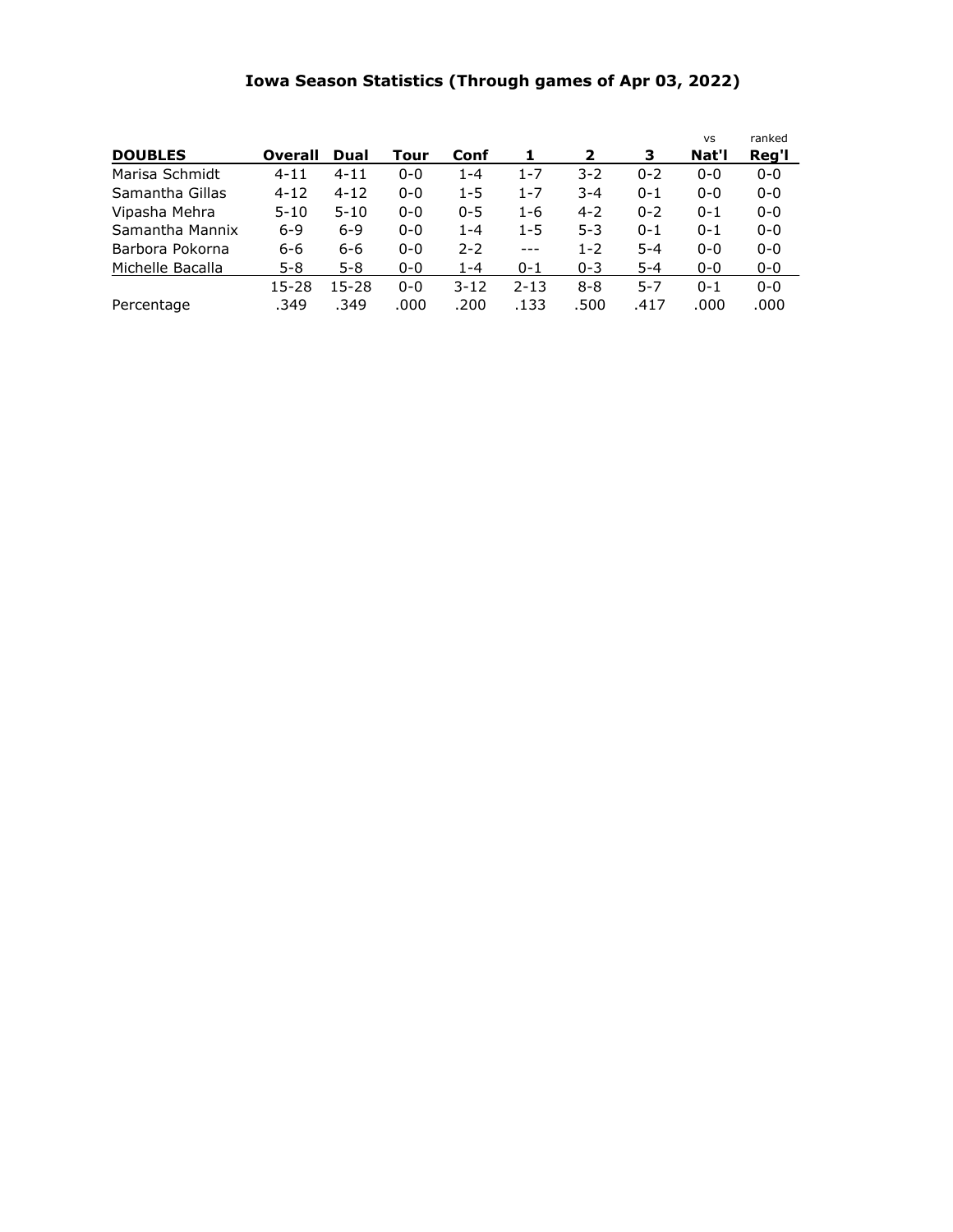## **Iowa Team Match-by-Match (Through games of Apr 03, 2022)**

|                |                      |   |              |              |              |              | <b>Singles</b> |              |              |              | <b>Doubles</b> |              |
|----------------|----------------------|---|--------------|--------------|--------------|--------------|----------------|--------------|--------------|--------------|----------------|--------------|
| <b>Date</b>    | <b>Opponent</b>      |   | <b>Score</b> | 1            | $\mathbf{z}$ | 3            | 4              | 5            | 6            | 1.           | $\mathbf{2}$   | -3           |
| Jan 16, 2022   | <b>MARQUETTE</b>     | W | $6 - 1$      | W            | W            | W            | W              |              | Wf           | W            | W              | W            |
| Jan 16, 2022   | <b>DRAKE</b>         | W | $6 - 1$      | W            |              | W            | W              | W            | W            | W            | W              | $\mathsf{u}$ |
| Jan 28, 2022   | MISSISSIPPI STATE    |   | $1 - 4$      |              | W            | u            |                | u            |              |              |                | W            |
| Jan 29, 2022   | <b>NORTH FLORIDA</b> | W | $4 - 3$      |              |              |              | W              | W            | W            |              | W              | W            |
| Feb 15, 2022   | <b>MISSOURI</b>      | W | $5 - 2$      | W            | W            |              | W              | W            | W            |              | W              |              |
| Feb 18, 2022   | at Iowa State        |   | $0 - 4$      | $\mathsf{u}$ | $\mathbf{u}$ |              |                | $\mathbf{U}$ |              |              |                | $\mathsf{u}$ |
| Feb 25, 2022   | <b>DENVER</b>        |   | 3-4          |              | W            |              |                |              | W            |              | W              | W            |
| Feb 27, 2022   | at Colorado          |   | $1 - 3$      | W            |              |              |                | $\mathsf{u}$ | <b>u</b>     |              |                |              |
| Mar 04, 2022   | at K-State           |   | $3 - 4$      |              |              | W            |                | W            | W            |              | W              |              |
| Mar 07, 2022   | #45 MINNESOTA        |   | $1 - 6$      |              |              | W            |                |              |              |              |                |              |
| Mar 11, 2022   | #48 MEMPHIS          |   | $2 - 5$      | W            |              |              |                | W            |              | $\mathbf{u}$ |                |              |
| * Mar 18, 2022 | #4 OHIO STATE        |   | $1 - 6$      |              |              | W            |                |              |              |              | W              |              |
| * Mar 20, 2022 | #70 PENN STATE       |   | $3 - 4$      |              |              |              | W              | W            | W            |              |                | W            |
| * Mar 26, 2022 | at Indiana           |   | $3 - 4$      | W            |              |              | W              |              | W            |              |                |              |
| * Mar 27, 2022 | at #65 Purdue        |   | $1 - 4$      |              | u            | $\mathbf{H}$ |                |              | W            |              | W              |              |
| * Apr 01, 2022 | <b>ILLINOIS</b>      |   | $2 - 4$      |              | W            | W            |                |              | $\mathsf{u}$ |              |                | $\mathbf{u}$ |
| * Apr 03, 2022 | #37 NORTHWESTERN     |   | $1 - 6$      |              |              |              |                | W            |              | u            |                |              |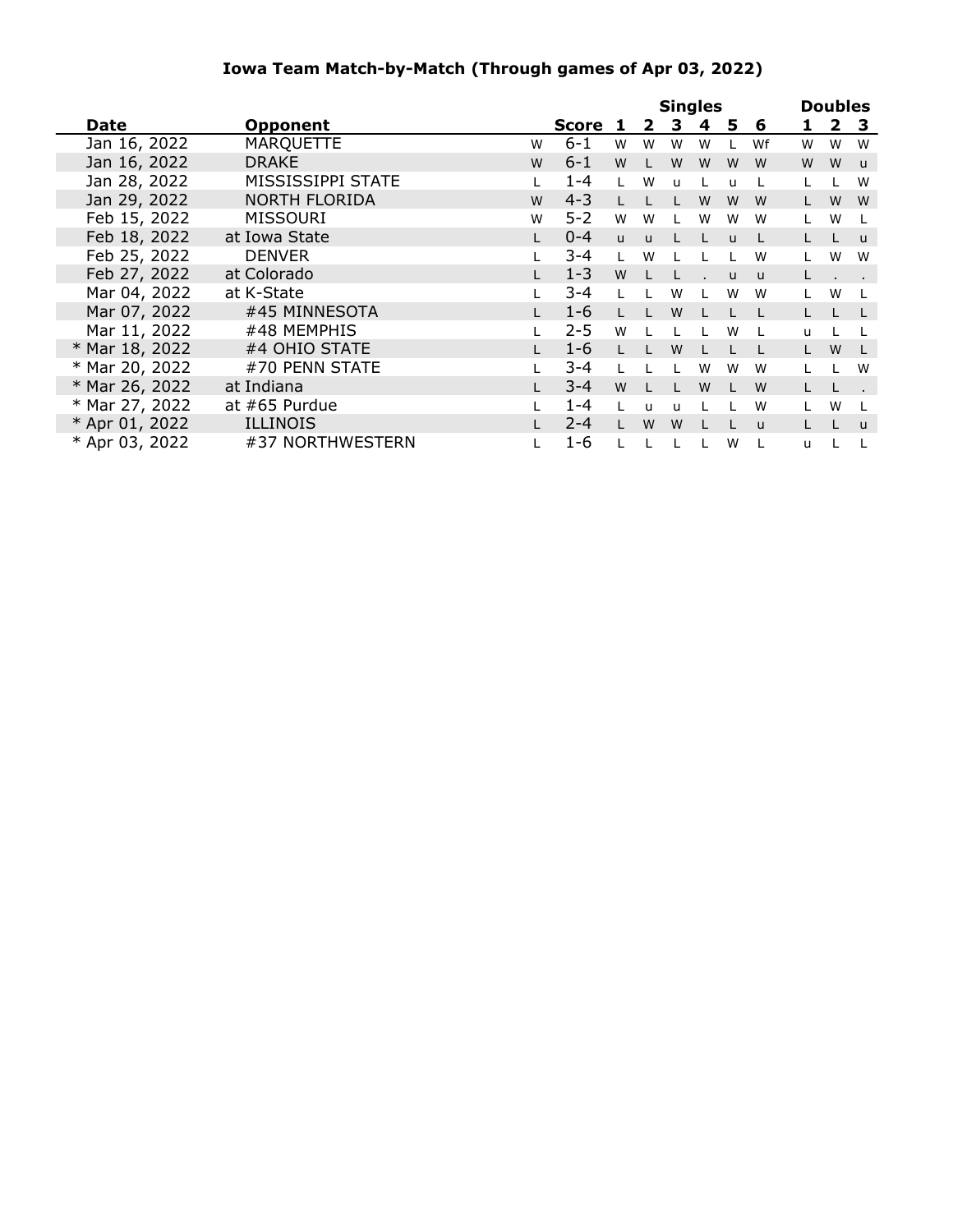#### **Michelle Bacalla**

|        | <b>SINGLES</b>            | Team/School                  |   | Po Opponent (Rank Nat/Reg) | <b>Singles score</b>           |
|--------|---------------------------|------------------------------|---|----------------------------|--------------------------------|
|        | Jan 16, 202               | Marquette                    |   | 3 Elisabeth Desmarais      | Won 4-6, 6-1, 10-3             |
|        | Jan 16, 202               | Drake                        |   | 3 Mille Haagensen          | Won $6-3, 6-0$                 |
|        | Jan 28, 202               | Mississippi State            |   | 3 Tamara Racine            | $-6-2, 4-6, 5-5, \text{unf.}$  |
|        | Jan 29, 202               | North Florida                |   | 3 Annabelle Davis          | Lost $4-6, 0-6$                |
|        | Feb 15, 202 Missouri      |                              |   | 3 Ellie Wright             | Lost $5-7, 3-6$                |
|        | Feb 18, 202 at Iowa State |                              |   | 3 Kadleckova, Miska        | Lost $2-6, 4-6$                |
|        | Feb 25, 202               | Denver                       |   | 3 Britt Pursell            | Lost $2-6$ , $2-6$             |
|        | Feb 27, 202 at Colorado   |                              |   | 3 Maria Campos             | Lost $3-6, 4-6$                |
|        | Mar 04, 202 at K-State    |                              |   | 3 Rosanna Maffei (108/-)   | Won 7-6 (7-5), 1-6, 1-0 (10-6) |
|        |                           | Mar 07, 202 #45 Minnesota    |   | 2 Emilee Duong             | Lost $4-6, 4-6$                |
|        |                           | Mar 11, 202 #48 Memphis      |   | 2 Aran Teixido Garcia      | Lost $1-6, 0-6$                |
| $\ast$ |                           | Mar 18, 202 #4 Ohio State    |   | 2 Isabelle Boulais (19/-)  | Lost $6-4$ , $0-6$ , $1-6$     |
| $\ast$ | Mar 20, 202               | #70 Penn State               |   | 3 Gabby O'Gorman           | Lost $2-6$ , $2-6$             |
| $\ast$ | Mar 26, 202 at Indiana    |                              |   | 3 A. Staiculescu           | Lost $4-6$ , $2-6$             |
| $\ast$ | Mar 27, 202 at #65 Purdue |                              | 4 | Juana Larranaga            | Lost 1-6, 5-7                  |
| $\ast$ | Apr 01, 202               | Illinois                     |   | 5 Kasia Treiber            | Lost 3-6, 6-4, 4-6             |
| $\ast$ |                           | Apr 03, 202 #37 Northwestern |   | 6 Christina Hand           | Lost $1-6, 3-6$                |

|        | <b>DOUBLES</b> | Team/School       |              | Po Opponent (Rank Nat/Reg)          | Doubles score/partner         |
|--------|----------------|-------------------|--------------|-------------------------------------|-------------------------------|
|        |                |                   |              |                                     |                               |
|        | Jan 16         | Marguette         | 3            | Sarah Badawi/Andie Wiese            | Won 6-2/Barbora Pokorna       |
|        | Jan 16         | <b>Drake</b>      | 3            | Ines Stephani/Jyun-Yi Lee           | 5-5, unf./Barbora Pokorna     |
|        | Jan 28         | Mississippi State |              | 3 Alessia Tagliente/Marta Falceto   | Won 6-2/Barbora Pokorna       |
|        | Jan 29         | North Florida     |              | 3 Ana Paula Melilo/Kendall Nash     | Won 6-4/Barbora Pokorna       |
|        | Feb 15         | Missouri          | 3.           | Ellie Wright/Romary Cardenas Rifk   | Lost 3-6/Barbora Pokorna      |
|        | Feb 18         | at Iowa State     | 3            | Kajuru, Ange Oby/Kezuka, Chie       | 5-5, unf./Barbora Pokorna     |
|        | <b>Feb 25</b>  | Denver            | 3            | Tatum Burger/Toni Nelson            | Won 7-6 (7-4)/Barbora Pokorna |
|        | Mar 04         | at K-State        | 3            | Dinara Alloyarova/Anna Turco        | Lost 3-6/Barbora Pokorna      |
|        | Mar 07         | #45 Minnesota     |              | Dalila Said/Anfisa Danilchenko      | Lost 4-5/Barbora Pokorna      |
|        | Mar 11         | #48 Memphis       | 2            | Alisha Reayer/Camila Soares         | Lost 3-6/Samantha Gillas      |
| $\ast$ | Mar 18         | #4 Ohio State     | 3.           | Kathleen Jones/Isabelle Boulais     | Lost 1-6/Barbora Pokorna      |
| $\ast$ | Mar 20         | #70 Penn State    | 3            | Deanna Lasorda/Alina Lebedeva       | Won 6-4/Barbora Pokorna       |
| $\ast$ | Mar 27         | at $#65$ Purdue   |              | 3 C. Gallardo Guevara/Seira Shimizu | Lost 3-6/Vipasha Mehra        |
| $\ast$ | Apr 01         | Illinois          | $\mathbf{1}$ | Kate Duong/Megan Heuser             | Lost 3-6/Samantha Gillas      |
| ∗      | Apr 03         | #37 Northwestern  |              | Briana Crowley/Christina Hand       | Lost 2-6/Samantha Gillas      |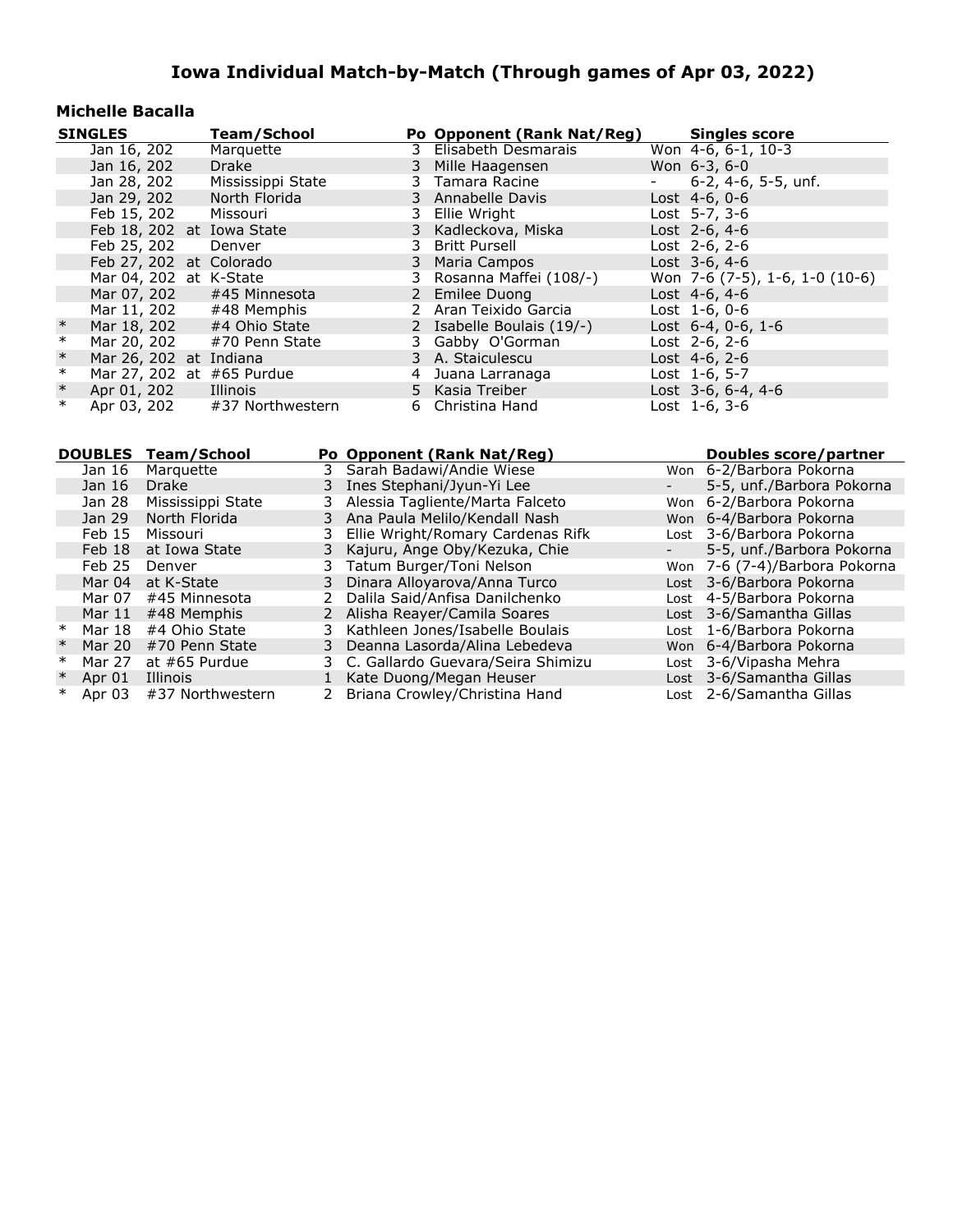## **Samantha Gillas**

|        | <b>SINGLES</b>            | Team/School                  | Po Opponent (Rank Nat/Reg) | <b>Singles score</b>       |
|--------|---------------------------|------------------------------|----------------------------|----------------------------|
|        | Jan 16, 202               | Marquette                    | 5 Sarah Badawi             | Lost $6-1$ , $4-6$ , $3-6$ |
|        | Jan 16, 202               | Drake                        | 5 Kelsey Neville           | Won 6-4, 7-5               |
|        | Jan 28, 202               | Mississippi State            | 6 Alessia Tagliente        | Lost $0-6, 3-6$            |
|        | Jan 29, 202               | North Florida                | 6 Sean Lodzki              | Won 6-2, 6-3               |
|        | Feb 15, 202               | Missouri                     | 6 V. Vazquez Pongruber     | Won 6-3, 3-6, 6-3          |
|        | Feb 18, 202 at Iowa State |                              | 5 Kezuka, Chie             | $-4-6, 3-2, \text{unf.}$   |
|        | Feb 25, 202               | Denver                       | 5 Camille V-Anderson       | Lost $6-1$ , $1-6$ , $2-6$ |
|        | Mar 04, 202 at K-State    |                              | 5 Ioana Gheorghita         | Won 6-2, 6-4               |
|        |                           | Mar 07, 202 #45 Minnesota    | 4 Vasia Karvouni           | Lost $2-6, 6-3, 0-6$       |
|        | Mar 11, 202               | #48 Memphis                  | 4 Emily Meyer              | Lost 5-7, 6-3, 5-7         |
| $\ast$ | Mar 18, 202               | #4 Ohio State                | 5 Shelly Bereznyak         | Lost $1-6, 2-6$            |
| $\ast$ |                           | Mar 20, 202 #70 Penn State   | 5 Alexandra Nielsen        | Won 6-3, 6-1               |
| $\ast$ | Mar 26, 202 at Indiana    |                              | 5 Rose Hu                  | Lost $6-7, 3-6$            |
| $\ast$ | Mar 27, 202 at #65 Purdue |                              | 5 Seira Shimizu            | Lost 4-6, 4-6              |
| $\ast$ | Apr 01, 202               | Illinois                     | 4 Megan Heuser             | Lost 5-7, 5-7              |
| $\ast$ |                           | Apr 03, 202 #37 Northwestern | 4 Ema Lazic                | Lost 1-6, 2-6              |

|        | <b>DOUBLES</b> | Team/School       |               | Po Opponent (Rank Nat/Reg)            | Doubles score/partner     |
|--------|----------------|-------------------|---------------|---------------------------------------|---------------------------|
|        | Jan 16         |                   | $\mathcal{P}$ |                                       |                           |
|        |                | Marquette         |               | Elisabeth Desmarais/Lara Kaiser       | Won 6-4/Marisa Schmidt    |
|        | Jan 16         | <b>Drake</b>      |               | 1 Liza Petushkova/Kelsey Neville      | Won 7-5/Marisa Schmidt    |
|        | Jan 28         | Mississippi State |               | Emmanouela Antonaki/Tamara Racine     | Lost 4-6/Marisa Schmidt   |
|        | Jan 29         | North Florida     |               | Kit Gulihur/Isabel Oliveira           | Lost 1-6/Marisa Schmidt   |
|        | Feb 15         | Missouri          |               | Gabriela Martinez/Bronte Murgett      | Lost 3-6/Marisa Schmidt   |
|        | Feb 18         | at Iowa State     |               | Naklo, Thasaporn/Hsieh, Christin      | Lost 4-6/Marisa Schmidt   |
|        | Feb 25         | Denver            |               | Britt Pursell/Camille V-Anderson      | Lost 4-6/Marisa Schmidt   |
|        | Mar 04         | at K-State        |               | 2 Florentine Dekkers/Ioana Gheorghita | Won 6-4/Marisa Schmidt    |
|        | Mar 07         | #45 Minnesota     | 3             | Lucy Lu/Maria Rizzolo                 | Lost 4-6/Samantha Mannix  |
|        | Mar $11$       | #48 Memphis       |               | 2 Alisha Reayer/Camila Soares         | Lost 3-6/Michelle Bacalla |
| ∗      | Mar 18         | #4 Ohio State     | 2             | Kolie Allen/Lucia Marzal              | Won 6-3/Marisa Schmidt    |
| $\ast$ | Mar 20         | #70 Penn State    |               | 2 Olivia Ryan/Yvonne Zuffova          | Lost 5-7/Marisa Schmidt   |
| ∗      | Mar 26         | at Indiana        |               | 2 A. Staiculescu/Mila Mejic           | Lost 3-6/Marisa Schmidt   |
| $\ast$ | Mar 27         | at $#65$ Purdue   |               | N. Wolf Gasparin/Csilla Fodor         | Lost 3-6/Marisa Schmidt   |
| $\ast$ | Apr 01         | Illinois          |               | Kate Duong/Megan Heuser               | Lost 3-6/Michelle Bacalla |
| $\ast$ | Apr 03         | #37 Northwestern  | $\mathcal{P}$ | Briana Crowley/Christina Hand         | Lost 2-6/Michelle Bacalla |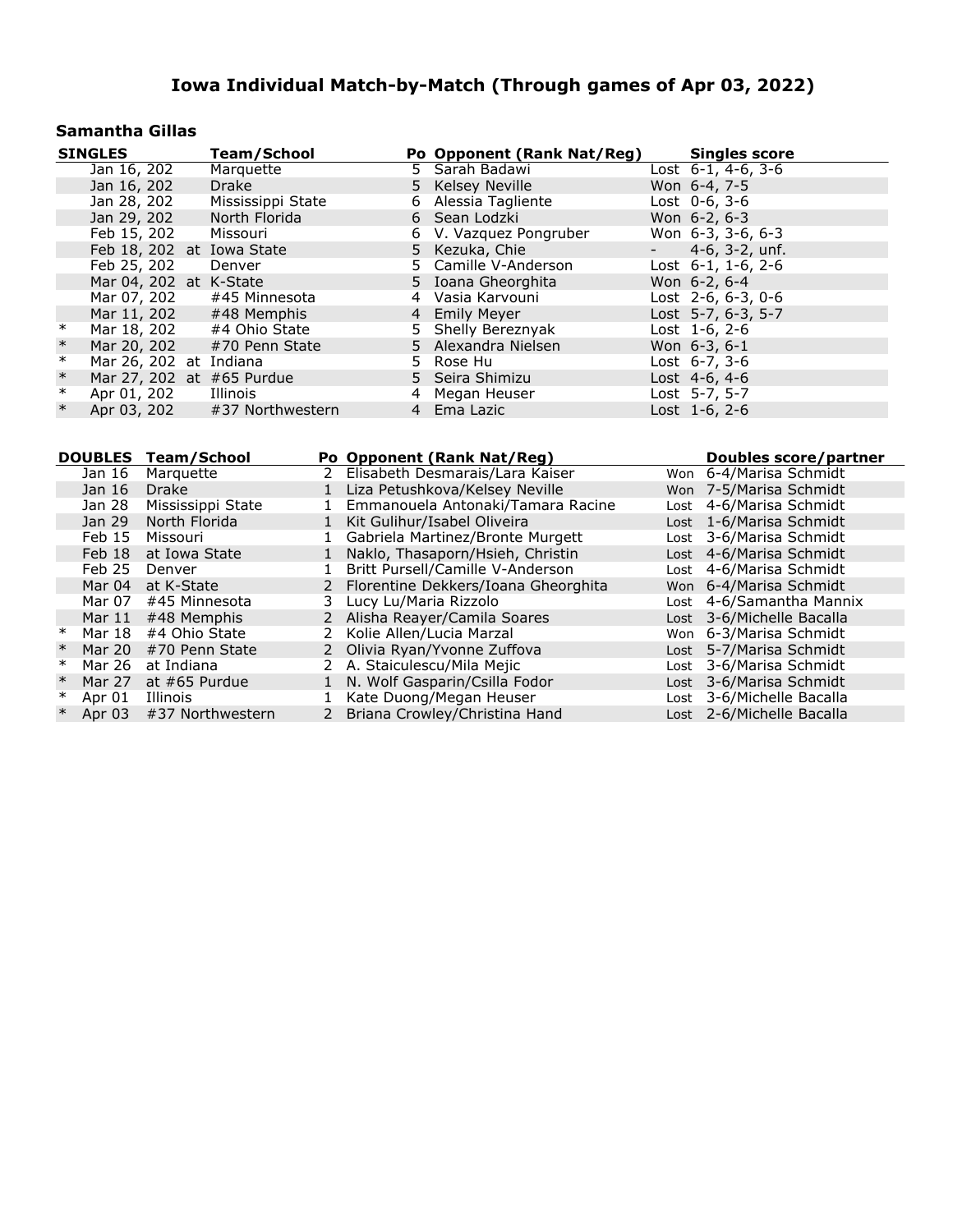#### **Samantha Mannix**

| <b>SINGLES</b> |                   |               | <b>Team/School</b>         |              |                         | Po Opponent (Rank Nat/Reg)              |              | <b>Singles score</b>              |
|----------------|-------------------|---------------|----------------------------|--------------|-------------------------|-----------------------------------------|--------------|-----------------------------------|
|                | Jan 16, 202       |               | Marquette                  |              |                         | 1 Emilija Kojcic                        |              | Won $6-2, 6-2$                    |
|                | Jan 16, 202       |               | Drake                      |              |                         | 2 Liza Petushkova                       |              | Lost 6-7, 4-6                     |
|                | Jan 28, 202       |               | Mississippi State          |              | 1                       | Magda Adaloglou (67/-)                  |              | Lost 6-3, 5-7, 3-6                |
|                | Jan 29, 202       |               | North Florida              |              |                         | 2 Summer Yardley                        |              | Lost $3-6, 6-3, 4-6$              |
|                | Feb 15, 202       |               | Missouri                   |              |                         | 2 Gabriela Martinez                     |              | Won $6-3$ , $4-6$ , $7-6$ $(8-6)$ |
|                |                   |               | Feb 18, 202 at Iowa State  |              |                         | 2 Kajuru, Ange Oby                      |              | $5-7$ , 1-4, unf.                 |
|                | Feb 25, 202       |               | Denver                     |              | 2                       | <b>Taylor Melville</b>                  |              | Won 6-1, 7-5                      |
|                |                   |               | Feb 27, 202 at Colorado    |              |                         | 2 Antonia Balzert                       |              | Lost 6-4, 3-6, 5-7                |
|                |                   |               | Mar 04, 202 at K-State     |              | 2                       | Maria Linares                           |              | Lost $1-6, 3-6$                   |
|                | Mar 07, 202       |               | #45 Minnesota              |              |                         | 3 Maria Rizzolo                         |              | Won 6-3, 6-4                      |
|                | Mar 11, 202       |               | #48 Memphis                |              |                         | 3 Alisha Reayer                         |              | Lost $4-6, 6-0, 1-6$              |
| $\ast$         | Mar 18, 202       |               | #4 Ohio State              |              |                         | 3 Sydni Ratliff (43/-)                  |              | Won 7-6 (11-9), 2-6, 10-6         |
| $\ast$         | Mar 20, 202       |               | #70 Penn State             |              |                         | 2 Yvonne Zuffova                        |              | Lost $6-2$ , $4-6$ , $1-6$        |
| $\ast$         |                   |               | Mar 26, 202 at Indiana     |              |                         | 2 Lara Schneider                        |              | Lost $3-6, 1-6$                   |
| $\ast$         |                   |               | Mar 27, 202 at #65 Purdue  |              |                         | 2 C. Gallardo Guevara                   |              | $0-6, 6-4, 3-1, \text{unf.}$      |
| $\ast$         | Apr 01, 202       |               | Illinois                   |              |                         | 3 Josie Frazier                         |              | Won 0-6, 6-0, 6-3                 |
| $\ast$         | Apr 03, 202       |               | #37 Northwestern           |              |                         | 3 Sydney Pratt                          |              | Lost 1-6, 2-6                     |
|                |                   |               |                            |              |                         |                                         |              |                                   |
|                |                   |               |                            |              |                         |                                         |              |                                   |
|                |                   |               | <b>DOUBLES Team/School</b> |              |                         | Po Opponent (Rank Nat/Reg)              |              | <b>Doubles score/partner</b>      |
|                | Jan 16            | Marquette     |                            | $\mathbf{1}$ |                         | Natalija Popovic/Emilija Kojcic         |              | Won 6-2/Vipasha Mehra             |
|                | Jan 16            | <b>Drake</b>  |                            | 2            |                         | Mille Haagensen/Darinka Stepan          |              | Won 6-2/Vipasha Mehra             |
|                | Jan 28            |               | Mississippi State          | 2            |                         | Magda Adaloglou/Chloe Cirotte           |              | Lost 2-6/Vipasha Mehra            |
|                | Jan 29            | North Florida |                            | $2^{\circ}$  |                         | Summer Yardley/Anslee Long              |              | Won 6-4/Vipasha Mehra             |
|                | Feb 15            | Missouri      |                            |              |                         | 2 V. Vazquez Pongruber/Elys Ventura     |              | Won 6-2/Vipasha Mehra             |
|                | Feb 18            |               | at Iowa State              | $\mathbf{2}$ |                         | Kadleckova, Miska/Cabezas, Sofia (36/-) |              | Lost 5-7/Vipasha Mehra            |
|                | Feb 25            | Denver        |                            |              |                         | Taylor Melville/Anna Riedmiller         |              | Won 6-1/Vipasha Mehra             |
|                | Feb 27            | at Colorado   |                            |              |                         | 1 Caroline Pozo/Maria Campos            |              | Lost 6-7 (6-8)/Vipasha Mehra      |
|                | Mar 04 at K-State |               |                            | $\mathbf{1}$ |                         | Karine-Marion Job/Maria Linares         |              | Lost 0-6/Vipasha Mehra            |
|                | Mar 07            |               | #45 Minnesota              |              | 3 Lucy Lu/Maria Rizzolo |                                         |              | Lost 4-6/Samantha Gillas          |
|                | Mar 11            |               | #48 Memphis                |              |                         | 1 Aran Teixido Garcia/Camila Romero     | $\mathbf{r}$ | 5-6, unf./Vipasha Mehra           |

Mar 11 #48 Memphis 1 Aran Teixido Garcia/Camila Romero - 5-6, unf./Vipasha M<br>Mar 18 #4 Ohio State 1 Irina Cantos Siemers/Sydni Ratliff - Lost 5-7/Vipasha Mehra

\* Mar 20 #70 Penn State 1 Sofiya Chekhlystova/Karly Friedland Lost 1-6/Vipasha Mehra<br>\* Mar 26 at Indiana 1 Laura Masic/Lara Schneider 1 Lost 1-6/Vipasha Mehra<br>\* Mar 27 at #65 Purdue 2 Rut Galindo/Tara Katrina Milic 1 Won 6

\* Apr 01 Illinois 2 Josie Frazier/Ashley Yeah Lost 2-6/Barbora Pokorna<br>\* Apr 03 #37 Northwestern 1 Clarissa Hand/Maria Shusharina 1 - 3-5, unf./Barbora Pokorna 1 Clarissa Hand/Maria Shusharina - 3-5, 2014

% Mar 18 #4 Ohio State 1 Irina Cantos Siemers/Sydni Ratliff Mar 20 #70 Penn State 1 Sofiya Chekhlystova/Karly Friedlan \* Mar 20 #70 Penn State 1 Sofiya Chekhlystova/Karly Friedland <br>
1 Laura Masic/Lara Schneider

\* Mar 27 at #65 Purdue 2 Rut Galindo/Tara Katrina Milic<br>\* Apr 01 Illinois 2 Josie Frazier/Ashley Yeah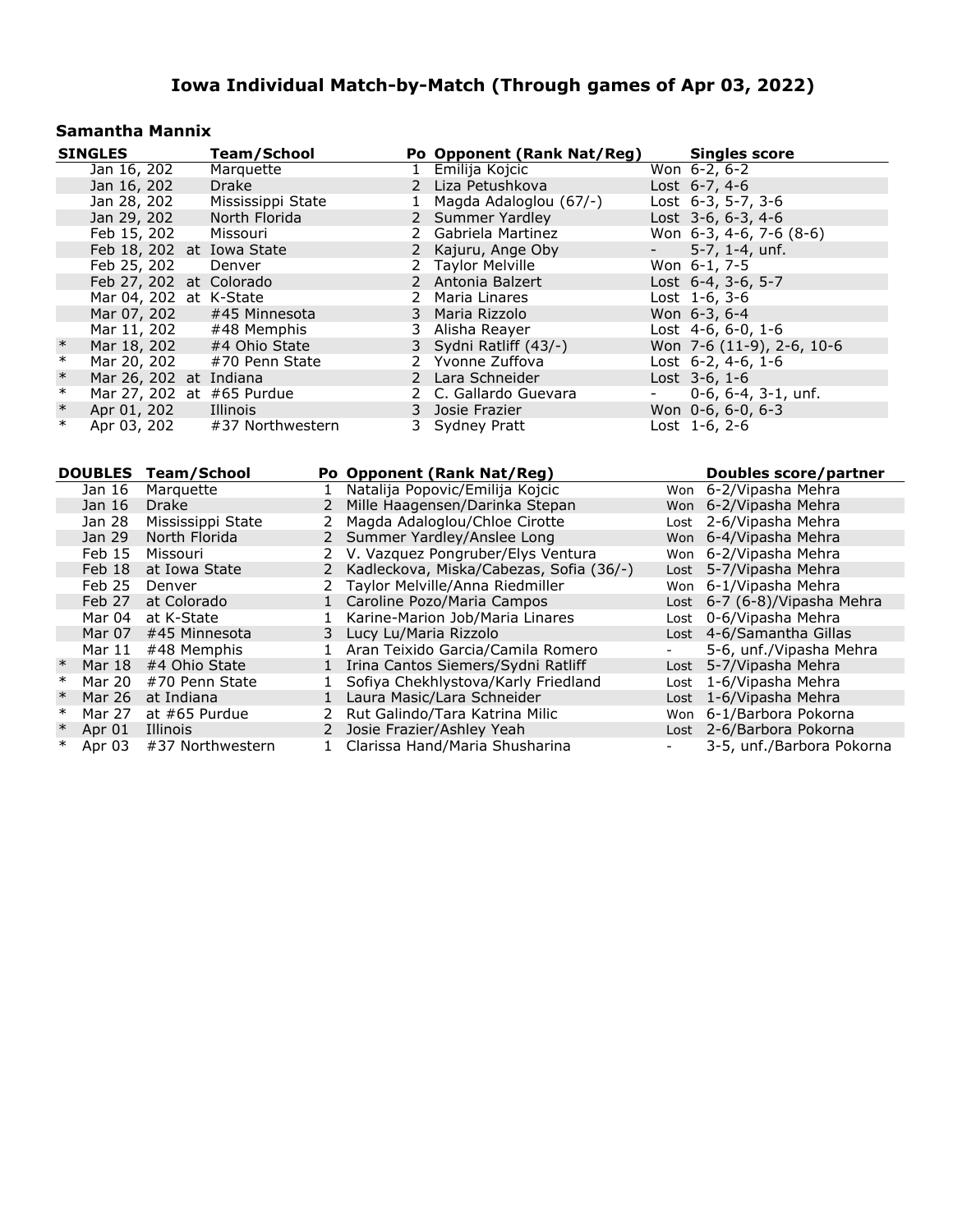#### **Vipasha Mehra**

|                  | <b>SINGLES</b>        |                             | <b>Team/School</b>        |              |                  | Po Opponent (Rank Nat/Reg)                                        |            | <b>Singles score</b>                                  |
|------------------|-----------------------|-----------------------------|---------------------------|--------------|------------------|-------------------------------------------------------------------|------------|-------------------------------------------------------|
|                  | Jan 16, 202           |                             | Marquette                 |              |                  | 4 Lara Kaiser                                                     |            | Won 7-5, 6-2                                          |
|                  | Jan 16, 202           |                             | <b>Drake</b>              |              | 4                | Darinka Stepan                                                    |            | Won 6-2, 7-6                                          |
|                  | Jan 28, 202           |                             | Mississippi State         |              | 4                | Chloe Cirotte                                                     |            | Lost 1-6, 2-6                                         |
|                  | Jan 29, 202           |                             | North Florida             |              |                  | 5 Isabel Oliveira                                                 |            | Won 6-4, 6-1                                          |
|                  | Feb 15, 202           |                             | Missouri                  |              | 4                | Elys Ventura                                                      |            | Won $6-3, 6-3$                                        |
|                  |                       |                             | Feb 18, 202 at Iowa State |              | $\overline{4}$   | Supapitch Kuearum, A                                              |            | Lost 0-6, 3-6                                         |
|                  | Feb 25, 202           |                             | Denver                    |              | $4 \overline{ }$ | Andrea Burgete                                                    |            | Lost 2-6, 2-6                                         |
|                  |                       |                             | Feb 27, 202 at Colorado   |              | 5                | Mila Stanojevic                                                   | $\sim 100$ | 5-7, 4-2, unf.                                        |
|                  |                       |                             | Mar 04, 202 at K-State    |              |                  | 4 Florentine Dekkers                                              |            | Lost $6-4$ , $2-6$ , $0-6$                            |
|                  | Mar 07, 202           |                             | #45 Minnesota             |              |                  | 5 Anfisa Danilchenko                                              |            | Lost 6-3, 2-6, 4-6                                    |
|                  | Mar 11, 202           |                             | #48 Memphis               |              | 6                | Monique Woog                                                      |            | Lost 1-6, 3-6                                         |
| $\ast$           | Mar 18, 202           |                             | #4 Ohio State             |              | 6                | Lucia Marzal                                                      |            | Lost 4-6, 3-6                                         |
| $\ast$           | Mar 20, 202           |                             | #70 Penn State            |              | 6                | Danielle Alamo                                                    |            | Won 6-0, 7-6 (8-6)                                    |
| $\ast$           |                       |                             | Mar 26, 202 at Indiana    |              | 6                | Sayda Hernandez                                                   |            | Won $3-6, 6-1, 6-1$                                   |
| $\ast$           |                       |                             | Mar 27, 202 at #65 Purdue |              | 6                | N. Wolf Gasparin                                                  |            | Won 6-1, 6-3                                          |
| $\ast$           | Apr 01, 202           |                             | Illinois                  |              | 6                | Shivani Ingle                                                     |            | 4-6, $6-4$ , $4-0$ , unf.                             |
| $\ast$           | Apr 03, 202           |                             | #37 Northwestern          |              | 5.               | Justine Leong                                                     |            | Won 3-6, 7-6 (7-5), 10-8                              |
|                  |                       |                             |                           |              |                  |                                                                   |            |                                                       |
|                  |                       |                             |                           |              |                  |                                                                   |            |                                                       |
|                  |                       |                             |                           |              |                  |                                                                   |            |                                                       |
|                  | <b>DOUBLES</b>        | <b>Team/School</b>          |                           |              |                  | Po Opponent (Rank Nat/Reg)                                        |            | <b>Doubles score/partner</b>                          |
|                  | Jan 16                | Marquette                   |                           | $\mathbf{1}$ |                  | Natalija Popovic/Emilija Kojcic                                   |            | Won 6-2/Samantha Mannix                               |
|                  | Jan 16                | <b>Drake</b>                |                           | $\mathbf{2}$ |                  | Mille Haagensen/Darinka Stepan                                    |            | Won 6-2/Samantha Mannix                               |
|                  | Jan 28                |                             | Mississippi State         | 2            |                  | Magda Adaloglou/Chloe Cirotte                                     |            | Lost 2-6/Samantha Mannix                              |
|                  | Jan 29                | North Florida               |                           | $2^{\circ}$  |                  | Summer Yardley/Anslee Long                                        |            | Won 6-4/Samantha Mannix                               |
|                  | Feb 15                | Missouri                    |                           | $\mathbf{2}$ |                  | V. Vazquez Pongruber/Elys Ventura                                 |            | Won 6-2/Samantha Mannix                               |
|                  | Feb 18                | at Iowa State               |                           | $2^{\circ}$  |                  | Kadleckova, Miska/Cabezas, Sofia (36/-)                           |            | Lost 5-7/Samantha Mannix                              |
|                  | Feb 25                | Denver                      |                           | $\mathbf{2}$ |                  | Taylor Melville/Anna Riedmiller                                   |            | Won 6-1/Samantha Mannix                               |
|                  | Feb 27                | at Colorado                 |                           |              |                  | 1 Caroline Pozo/Maria Campos                                      |            | Lost 6-7 (6-8)/Samantha Manni                         |
|                  | Mar 04                | at K-State                  |                           | 1            |                  | Karine-Marion Job/Maria Linares                                   |            | Lost 0-6/Samantha Mannix                              |
|                  | Mar 07                | #45 Minnesota               |                           | 1            |                  | Emilee Duong/Rachel Hanford                                       |            | Lost 2-6/Marisa Schmidt                               |
|                  | Mar $11$              | #48 Memphis                 |                           | $\mathbf{1}$ |                  | Aran Teixido Garcia/Camila Romero                                 |            | 5-6, unf./Samantha Mannix                             |
| $\ast$           | Mar 18 #4 Ohio State  |                             |                           |              |                  | 1 Irina Cantos Siemers/Sydni Ratliff                              |            | Lost 5-7/Samantha Mannix                              |
| $\ast$           | Mar 20 #70 Penn State |                             |                           | $\mathbf{1}$ |                  | Sofiya Chekhlystova/Karly Friedland                               |            | Lost 1-6/Samantha Mannix                              |
| $\ast$<br>$\ast$ | Mar 26<br>Mar 27      | at Indiana<br>at #65 Purdue |                           | 1            |                  | Laura Masic/Lara Schneider<br>3 C. Gallardo Guevara/Seira Shimizu |            | Lost 1-6/Samantha Mannix<br>Lost 3-6/Michelle Bacalla |

\* Mar 20 #70 Penn State 1 Sofiya Chekhlystova/Karly Friedland Lost 1-6/Samantha Mannix \* Mar 26 at Indiana 1 Laura Masic/Lara Schneider Lost 1-6/Samantha Mannix \* Mar 27 at #65 Purdue 3 C. Gallardo Guevara/Seira Shimizu Lost 3-6/Michelle Bacalla

\* Apr 01 Illinois 3 Emily Casati/Kasia Treiber - 3-4, unf./Marisa Schwidt<br>\* Apr 03 #37 Northwestern 3 Hannah McColgan/Sydney Pratt - Lost 1-6/Marisa Schmidt 3 Hannah McColgan/Sydney Pratt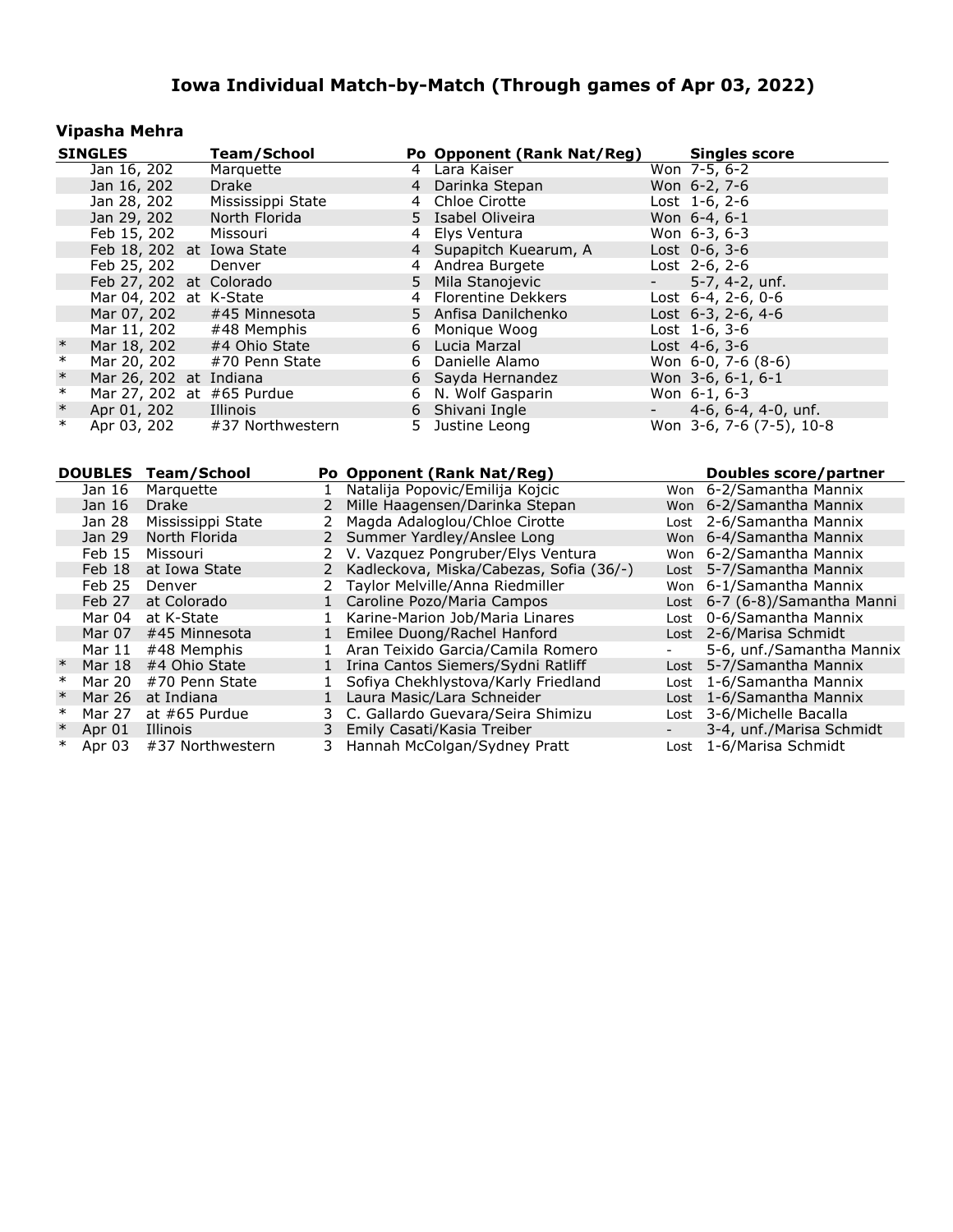#### **Barbora Pokorna**

|        | <b>SINGLES</b>            | Team/School                  | Po Opponent (Rank Nat/Reg) |                     | <b>Singles score</b>          |
|--------|---------------------------|------------------------------|----------------------------|---------------------|-------------------------------|
|        | Jan 16, 202               | Drake                        | 6 Rebecca Ehn              |                     | Won 6-1, 6-2                  |
|        | Jan 28, 202               | Mississippi State            | 5 Alexandra Mikhailuk      | $\sigma_{\rm{max}}$ | $3-6$ , $2-2$ , unf.          |
|        | Jan 29, 202               | North Florida                | 4 Anslee Long              |                     | Won 6-4, 1-6, 6-2             |
|        | Feb 15, 202               | Missouri                     | 5 Romary Cardenas Rifk     |                     | Won 6-3, 6-1                  |
|        | Feb 18, 202 at Iowa State |                              | 6 Cabezas, Sofia           |                     | Lost $4-6, 1-6$               |
|        | Feb 25, 202               | Denver                       | 6 Toni Nelson              |                     | Won 6-4, 7-5                  |
|        | Mar 04, 202 at K-State    |                              | 6 Anna Turco               |                     | Won $6-4, 6-2$                |
|        |                           | Mar 07, 202 #45 Minnesota    | 6 Dalila Said              |                     | Lost $3-6, 6-2, 4-6$          |
|        | Mar 11, 202               | #48 Memphis                  | 5 Camila Soares            |                     | Won 6-4, 7-5                  |
| $\ast$ | Mar 18, 202               | #4 Ohio State                | 4 Kolie Allen              |                     | Lost 7-5, 4-6, 5-10           |
| $\ast$ | Mar 20, 202               | #70 Penn State               | 4 Karly Friedland          |                     | Won 3-6, 6-3, 7-6 (7-5)       |
| $\ast$ | Mar 26, 202 at Indiana    |                              | 4 Mila Mejic               |                     | Won 7-5, 6-3                  |
| $\ast$ | Mar 27, 202 at #65 Purdue |                              | 3 Tara Katrina Milic       |                     | $-4-6, 6-4, 2-1, \text{unf.}$ |
| $\ast$ | Apr 01, 202               | Illinois                     | 2 Ashley Yeah              |                     | Won 7-6 (7-0), 7-6 (7-0)      |
| $\ast$ |                           | Apr 03, 202 #37 Northwestern | 2 Maria Shusharina         |                     | Lost 4-6, 3-6                 |

|        |                   | DOUBLES Team/School |   | Po Opponent (Rank Nat/Reg)        |                          | Doubles score/partner          |
|--------|-------------------|---------------------|---|-----------------------------------|--------------------------|--------------------------------|
|        | Jan 16            | Marquette           | 3 | Sarah Badawi/Andie Wiese          |                          | Won 6-2/Michelle Bacalla       |
|        | Jan 16            | <b>Drake</b>        |   | 3 Ines Stephani/Jyun-Yi Lee       |                          | 5-5, unf./Michelle Bacalla     |
|        | Jan 28            | Mississippi State   |   | 3 Alessia Tagliente/Marta Falceto |                          | Won 6-2/Michelle Bacalla       |
|        | Jan 29            | North Florida       |   | 3 Ana Paula Melilo/Kendall Nash   |                          | Won 6-4/Michelle Bacalla       |
|        | Feb <sub>15</sub> | Missouri            |   | Ellie Wright/Romary Cardenas Rifk |                          | Lost 3-6/Michelle Bacalla      |
|        | Feb 18            | at Iowa State       |   | 3 Kajuru, Ange Oby/Kezuka, Chie   |                          | 5-5, unf./Michelle Bacalla     |
|        | Feb 25            | Denver              |   | 3 Tatum Burger/Toni Nelson        |                          | Won 7-6 (7-4)/Michelle Bacalla |
|        | Mar 04            | at K-State          |   | 3 Dinara Alloyarova/Anna Turco    |                          | Lost 3-6/Michelle Bacalla      |
|        | Mar 07            | #45 Minnesota       | 2 | Dalila Said/Anfisa Danilchenko    |                          | Lost 4-5/Michelle Bacalla      |
|        | Mar $11$          | #48 Memphis         |   | 3 Emily Meyer/Monique Woog        |                          | Lost 5-7/Marisa Schmidt        |
| $\ast$ | Mar 18            | #4 Ohio State       |   | 3 Kathleen Jones/Isabelle Boulais |                          | Lost 1-6/Michelle Bacalla      |
| $\ast$ | Mar 20            | #70 Penn State      |   | 3 Deanna Lasorda/Alina Lebedeva   |                          | Won 6-4/Michelle Bacalla       |
| $\ast$ | Mar 27            | at #65 Purdue       |   | 2 Rut Galindo/Tara Katrina Milic  |                          | Won 6-1/Samantha Mannix        |
| $\ast$ | Apr 01            | <b>Illinois</b>     |   | 2 Josie Frazier/Ashley Yeah       |                          | Lost 2-6/Samantha Mannix       |
| ∗      | Apr 03            | #37 Northwestern    |   | Clarissa Hand/Maria Shusharina    | $\overline{\phantom{a}}$ | 3-5, unf./Samantha Mannix      |